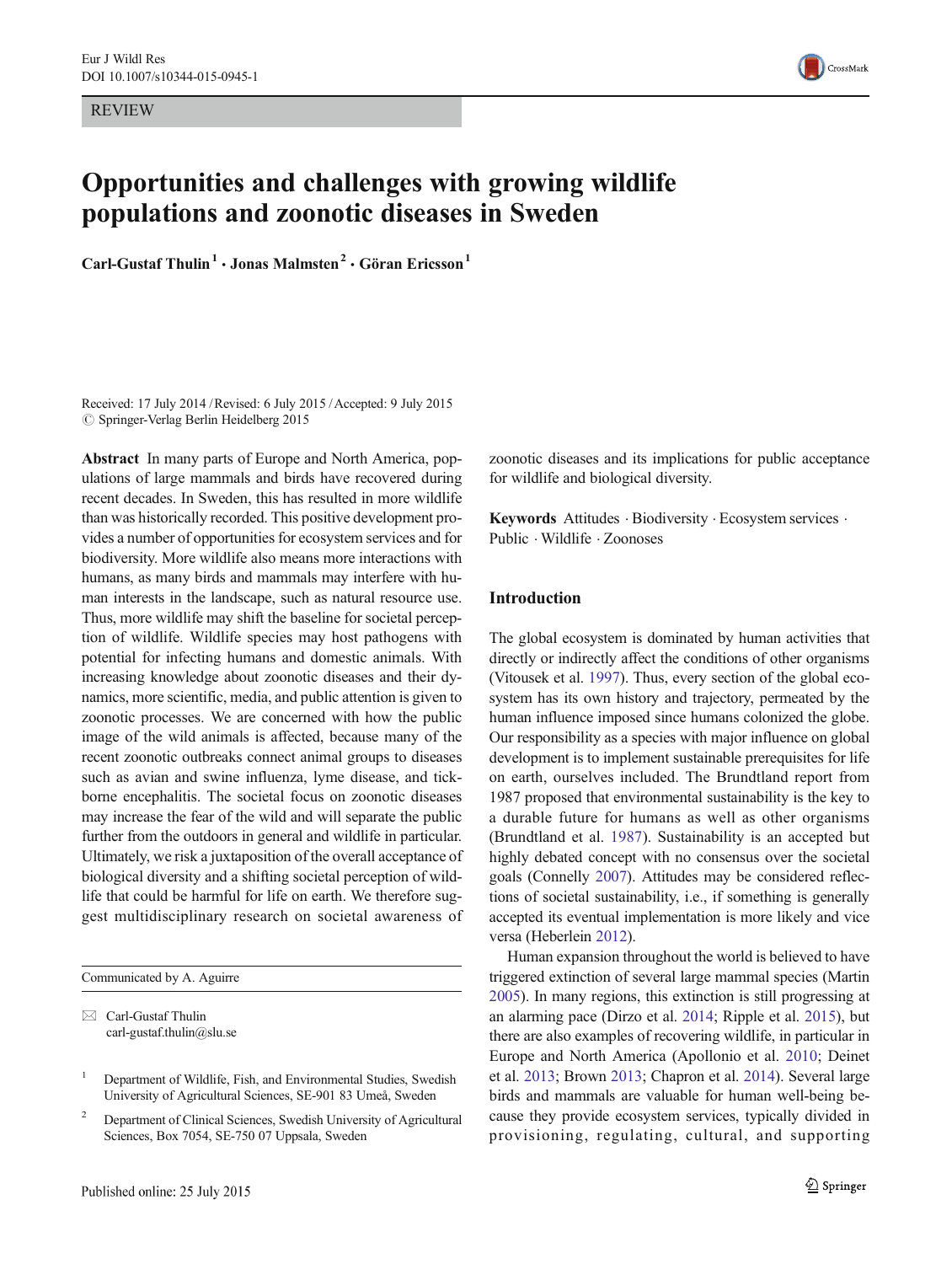(Millennium Ecosystem Assessment, [2005\)](#page-7-0). Large birds and mammals do, however, also challenge our own interests in the ecosystem and our use of natural resources. Thus, they challenge our attitudes towards what is an acceptable wildlife impact on humans and society. To widen our understanding of the intrinsic thresholds of this acceptance, we review the potential benefits and challenges posed by recovering wildlife populations, with emphasis on their development in Sweden and how the public attitude towards wildlife may be affected by reports on zoonotic diseases.

## The recovery of Swedish wildlife

From the end of the eighteenth century, many large mammals in Sweden suffered from uncontrolled hunting and fatal interference with human interests. In the wake of the French revolution, the Swedish king Gustav III decided in 1789 that hunting rights, heretofore exclusively granted to major landowners like the royal and noble families, were given to all landowners (Danell et al. [2010](#page-6-0)). Consequently, in a few decades, populations of moose (Alces alces), red deer (Cervus elaphus), and roe deer (Capreolus capreolus) were driven towards extinction. The native wild boar (Sus scrofa) was already extinct in Sweden by the seventeenth century, and the last wild beaver (Castor fiber) were shot during the nineteenth century. Roe deer and red deer were finally protected in the middle of the nineteenth century, at population sizes below 100 individuals (Ahlén [1965;](#page-6-0) Liberg et al. [1994\)](#page-7-0). The pattern of survival of the moose is unclear, but likely a few remnant moose populations/specimens were spared in remote areas.

As a consequence of the disappearing large wild herbivores, large mammalian predators became an increasing obstacle to husbandry (cf. Kardell and Dahlström [2013](#page-6-0)). Bounties were generous and hunts (drives), organized by the forest administration, were mandatory (Kardell and Dahlström [2013\)](#page-6-0). Bounties for gray wolf (Canis lupus) remained until December 31, 1965, when the wolf received legal protection from January 1, 1966 (Wabakken et al. [2001](#page-7-0)). The wolf is believed to have been functionally extinct in Sweden until 1984 (Wabakken et al. [2001](#page-7-0)). All large mammalian predators: wolves, brown bears (Ursus arctos), lynx (Lynx lynx), and wolverines (Gulo gulo), reached minimum population levels during the mid-twentieth century.

Starting in the early twentieth century, Swedish wildlife has recovered as a result of regulated hunting, protection, and legislation focusing on restoring of habitats (Danell et al. [2010\)](#page-6-0). Browsers, such as moose and roe deer, were aided by selective hunting that focused on juveniles and sub-adults, an acreage-based hunting quota, and by large-scale forest clearcuts (Cederlund and Bergström [1996](#page-6-0); Ericsson et al. [2000\)](#page-6-0). The forest clear-cuts provided an overflow of high-quality feed during the 5–15-year regeneration phase, and the mosaic landscape of regeneration forests served as both feed and shelter. In the 1980s, the winter moose population in Sweden reached over 500,000 individuals, i.e., more than 1 moose/ km<sup>2</sup> [total area of Sweden is 449,964 km<sup>2</sup>, of which 8.7 % is water]. Similarly, the roe deer population also benefitted from the absence of large predators and the introduction of sarcoptic mange, which devastated the red fox (*Vulpes vulpes*) population (Lindström et al. [1994](#page-7-0)). After unusual mild winters during the mid 1990s, the number of roe deer reached more than a million individuals during the winter (Liberg et al. [1994\)](#page-7-0).

The recovery of the red deer was partially aided by supplementary release of individuals imported from outside of Sweden (Höglund et al. [2013\)](#page-6-0). The population of red deer is still increasing, particularly in southern and central Sweden. Wild boar were reintroduced to Sweden in 1976 (Welander [2000\)](#page-7-0), and game bag data from the Swedish Association for Hunting and Wildlife Management show that currently around 100,000 wild boar are harvested annually ([http://jagareforbundet.se/](http://jagareforbundet.se/vilt/viltovervakning/historisk-avskjutning/) [vilt/viltovervakning/historisk-avskjutning/](http://jagareforbundet.se/vilt/viltovervakning/historisk-avskjutning/)). Beaver were reintroduced in 1922 and occur today over most of the country (Hartman [2011\)](#page-6-0). Fallow deer (Dama dama), a nonnative species first introduced during the seventeenth and eighteenth centuries, are increasing in numbers as well (cf. Kjellander et al. [2012](#page-6-0)), and during the last 20 years, populations of mouflon (Ovis orientalis) occur locally, mostly as a result of accidental escapes from enclosures. In addition, most populations of wild geese have reached higher numbers, primarily following protection and shifted agricultural practices (Nilsson [2013](#page-7-0)).

In the wake of herbivore population recovery, all large mammalian predators have also increased in numbers. Wolves returned by recolonization from the east (Finland and Russia), and the current population counts approximately 400 individuals (Svensson et al. [2013\)](#page-7-0). In addition, bear, lynx, and wolverine populations have increased in Sweden (Kaczensky et al. [2012\)](#page-6-0). The red fox population has recovered from the sarcoptic mange outbreak in the 1980s, the European otter (Lutra lutra) population is now sustainable following protection, a recovery program, and a less polluted environment, golden- and white-tailed eagles (Aquila chrysaetos and Haliaeetus albicilla, respectively) have increased following protection, prohibition of toxic chemicals, and supplementary feeding, and the three seal species—harbor seal (Phoca vitulina), ringed seal (P. hispida), and grey seal (Halichoerus grypus)—occurring along the Swedish coasts have recovered from overharvest and pollutants (primarily DDT and PCB).

In brief, Sweden is currently likely to host the greatest number of large, wild birds and mammals seen during the last 500 years, perhaps even thousands of years. The positive Swedish trends observed in wildlife numbers and expanding populations are similar to what is documented in other parts of Europe and North America (Apollonio et al. [2010;](#page-6-0) Kaczensky et al. [2012;](#page-6-0) Deinet et al. [2013](#page-6-0); Brown [2013;](#page-6-0) Chapron et al.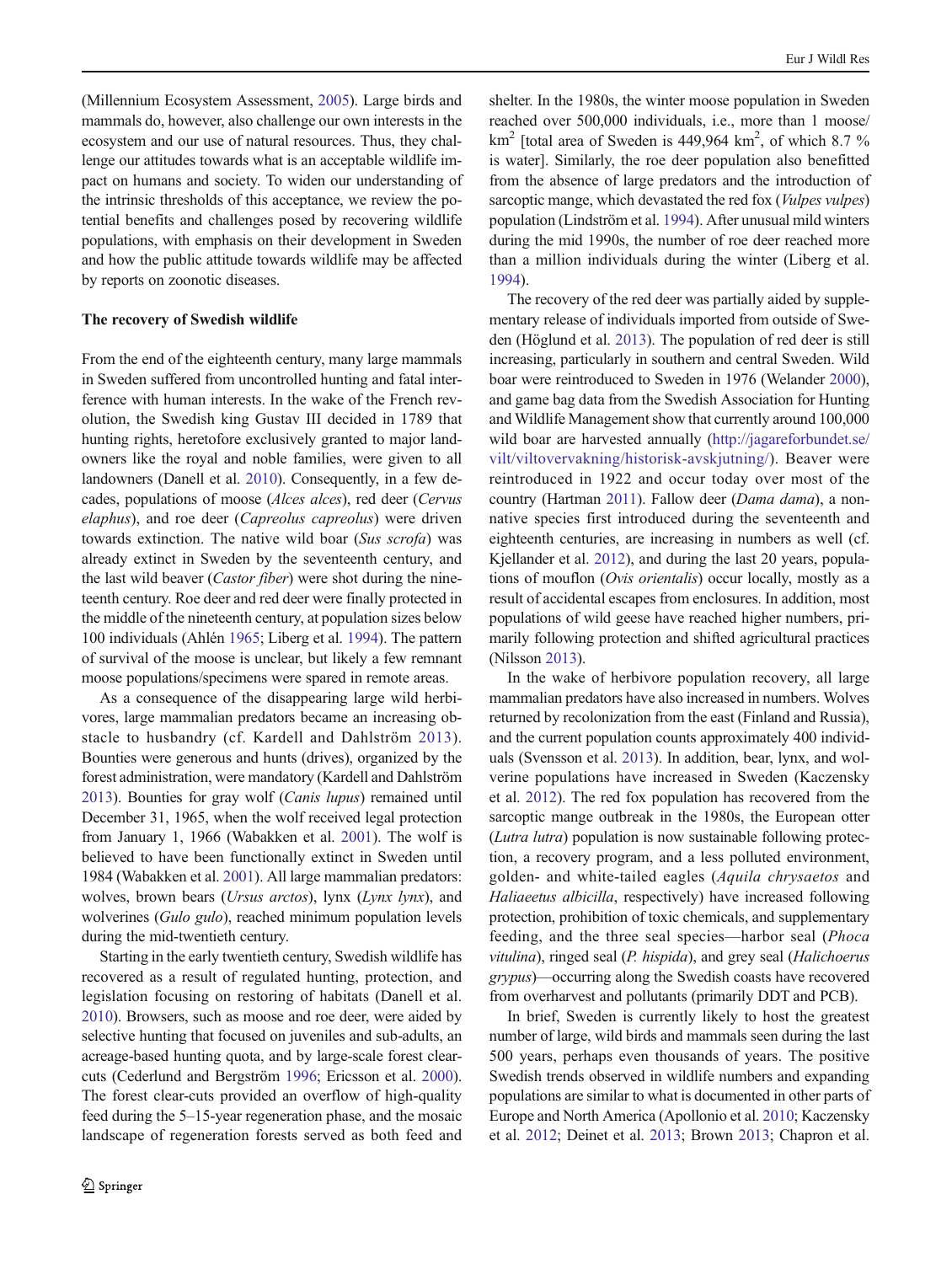[2014\)](#page-6-0). However, the combination of large wildlife populations, a relatively strong economy, and a cultural history of being close to nature, hunting, wildlife viewing, and other outdoor activities make Sweden a conceptually interesting model for the shift in wildlife numbers and examinations thereof.

## Ecosystem services of wildlife

The increase of Swedish wildlife populations offers several ecosystem services. Wildlife in Sweden generate close to 20 million kg of meat annually (Lööv et al. [2013](#page-7-0)), and 65 % of Swedes 16–65 years of age eat meat from wildlife at least once annually (Ljung et al. [2012\)](#page-7-0). Moose provide most of the game meat, with approximately 10 million kg (bone-in carcass weight), followed by wild boar at about three million kg, and then by other ungulates, in particular roe deer, red deer, and fallow deer. The growing populations of geese offer a largely unexploited opportunity to harvest fowl meat, while other waterfowl (mallards, teals) and Galliformes (capercaillie, grouse, ptarmigan) provide exclusive niche dishes. In general, game meat attracts attention in a growing restaurant and food tourism trend, focusing on exclusive dishes based on regionally produced food. Although not extensively exploited in modern society, skin (hides) and furs are other products from both herbivores and predators, given a sustainable management and resource utilization.

In addition to meat and skin, wildlife provide a variety of opportunities for a growing ecotourism industry (Lovelock [2015\)](#page-7-0). A national survey in the USA in 2011 revealed that over 90 million residents above age 16 enjoyed some form of wildlife-related recreation, with an economic turnover of amounting to US\$145 billion ("2011 National Survey of Fishing, Hunting, and Wildlife-Associated Recreation^ Anonymous [\(2011\)](#page-6-0). Wildlife watching was most popular, followed by sport fishing and hunting. In Europe, wildlife tourism, in particular wildlife watching, is still underdeveloped but holds

a large potential (sensu Sylvén and Widstrand [2013;](#page-7-0) Lovelock [2015\)](#page-7-0). In Sweden, moose has become a flagship species for tourists, with images of moose on a diversity of products and advertisements and with moose pellets and road signs that alert for moose crossings sold as souvenirs. The current ecotourism in Sweden is primarily directed to attract Nordic, European, and North American visitors, but increasingly also tourists from Asia, particularly China. The Rewilding Europe initiative primarily aims to explore the ecotourism opportunities proved by wildlife (Sylvén et al. [2010\)](#page-7-0), and in many ways the pattern of wildlife recovery in Sweden could serve as a model for this development.

As opposed to hunting, wildlife watching is less invasive, since it mainly aims at observing or listening, sometimes during hiking, but often from vehicles (which leads to challenges with respect to emissions, e.g., Lovelock [2015\)](#page-7-0). Because of the impact of hunting on, for example, animal behavior, areas of strict protection of wildlife have been proposed (e.g., Deinet et al. [2013\)](#page-6-0). Nevertheless, there are opportunities in the combination of observation and harvest depending on how wildlife management is oriented. In Sweden, most of the licensed and temporally regulated hunting is conducted during the autumn and winter (Mattsson et al. [2008](#page-7-0)), thus enabling a combination with wildlife observation in spring and summer (the primary tourist season), creating a triangular opportunity for biodiversity, multipurpose land use (e.g., food production), and ecotourism combined (Fig. 1). Or, to put this in monetary terms, a wild boar can be sold as an ecotourism experience in the spring, for hunting in the autumn, and as food in the winter; meanwhile, wild boar plow, sow, and fertilize the land.

Wildlife watching is often focused on or primarily directed towards large predators. Because of the nature of predatorprey relationship, the top predators may serve only as a zest for any ecotourism adventure, and numbers of herbivorous prey are fundamental as guarantees of a wildlife experience (i.e., predators are rare and enigmatic, and thus rarely seen;

Fig. 1 Wildlife provides a triangular opportunity for uncultivated food production, prerequisites for biodiversity and rich environment with opportunities for different sorts of ecotourism (e.g., wildlife watching, hunting, wild food), all in all a sustainable form of multipurpose, areal land use

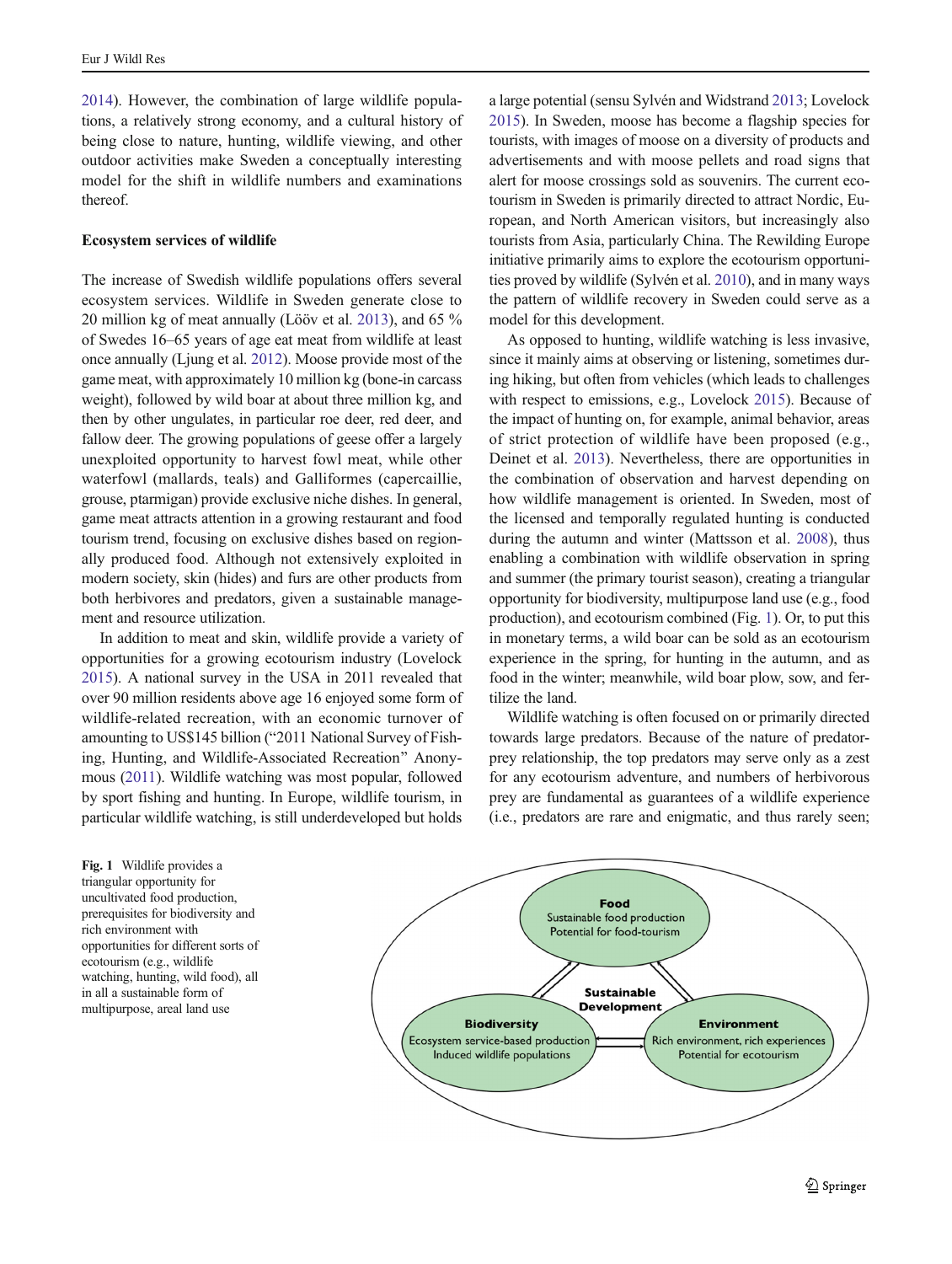ungulates are common and more easily observed). An ecotourist may be satisfied by the notion of wolves being "out there," somewhere, perhaps seeing some tracks, but can be guaranteed to bring home the experience of seeing beavers in a watershed or moose browsing a meadow in the forest.

From a holistic perspective, the regulating and supporting ecosystem services provided by large mammals and birds are perhaps more interesting and intriguing. Keystone herbivores and predators may regulate structure and function of ecosystems and, thus, enable long-term persistence of a variety of other, less apparent animal species, vertebrates, and invertebrates, as well as plants and fungi, all in all creating a basis for preservation of biological diversity in general (e.g., Estes et al. [2011](#page-6-0); Ripple et al. [2014;](#page-7-0) Sandom et al. [2014\)](#page-7-0). Large ungulates, grazers, and browsers, may aid in the preservation of steadily reforested open landscapes (i.e., meadows and pastures deserted by domestic husbandry), spreading seeds of various herbs and grasses, creating mosaics by browsing, grazing, rooting, and trampling, and fertilizing by spreading excrement (Welander [1995;](#page-7-0) Rook and Tallowin [2003;](#page-7-0) Speed et al. [2010;](#page-7-0) Speed et al. [2014](#page-7-0)). Similarly, large concentrations of waterbirds provide several regulating and supporting ecosystem services (e.g., Green and Elmberg [2013\)](#page-6-0).

Finally and perhaps most importantly from a societal perspective, a feature of Swedish wildlife is the widespread distribution and proximity to public life, i.e., most wildlife species, herbivores, and predators alike are not confined to specific national parks or wildlife refugee areas but rather may be observed close to all major cities, on public, as well as private land. Because of this physical proximity, the public's opportunities to observe wildlife and interact with wilderness is likely an important cultural ecosystem service that forms a platform for general acceptance of biological diversity as a whole (Heberlein and Ericsson [2005;](#page-6-0) Ljung et al. [2015\)](#page-7-0). In combination with other cultural ecosystem services such as hunting, fishing, and even religious belief based on experience and proximity to nature, the cultural perspectives are perhaps the most societally penetrating consequences of a rich variety of wildlife.

## Management challenges with growing wildlife populations

Increasing wildlife populations provide a number of management challenges (Apollonio et al. [2010](#page-6-0)), such as management of wildlife damage, that generate conflict between humans and wildlife and require a program of management entailing sustainable harvest or population control. The latter involves a mental shift from protection and conservation to harvest and regulation. This phenomenon has been described as the "last" settler syndrome" (Nielsen et al. [1977](#page-7-0)). Nielsen et al. [\(1977\)](#page-7-0). developed a scenario first described by White ([1971](#page-7-0)); "Each wants his particular town and country landscape to remain just as it was when he or she arrived. The most recent settler wants to be the last settler.^ The observation by White [\(1971\)](#page-7-0) stems from the development of a watershed management plan, but it may be transferred to any kind of first perception, e.g., a perception of the status of wilderness or "crowdedness" that the first settlers in an area experience (Nielsen et al. [1977](#page-7-0)). This first impression, often combined with a love of the land such as it first appears, tends to imprint the human mind, so that any shift of status, e.g., recombination of people, landscape features, or wildlife, tends to obscure the beauty. Pauly [\(1995](#page-7-0)) take this concept closer to practical management by describing a shifting baseline syndrome with relation to fisheries practices, i.e., preferences of fishermen for particular target species shift over generations (of humans) to cope with changes in resource numbers and species composition.

The shifting baseline syndrome of fisheries developed by Pauly ([1995](#page-7-0)) has many analogies with management challenges involved with increasing wildlife populations (Morrison [2009](#page-7-0); Jachowski et al. [2015\)](#page-6-0). However, apart from ways to use the resource, there are also challenges involved with other forms of areal land-use developed in the absence of numerous wildlife species (Martinuzzi et al. [2015\)](#page-7-0). In the absence of large carnivores, hunting practices and animal husbandry have developed in such a way that the current situation creates obstacles (Ericsson and Heberlein [2003a](#page-6-0); Dressel et al. [2015\)](#page-6-0). In particular, semi-feral, domestic husbandry, such as reindeer herding and traditional, feral pasture grazing (in Swedish *fäbodbruk*) is difficult to combine with vibrant populations of large predators (Dondina et al. [2015](#page-6-0)). Similarly, conventional land use such as modern forestry and agriculture is challenged by wild herbivores, sharing the resources and taking advantage of anthropogenic practices in a landscape that is often deprived of biological diversity and, thus, alternate resources (e.g., Edenius et al. [2014\)](#page-6-0). Also, large mammals provide obvious risks for the car-bound human population and airplane collisions with geese, swans, and cranes are also dangerous (e.g., Neumann et al. [2013\)](#page-7-0).

Disease transfer between wildlife and domestic livestock is another important issue in the management of wildlife. Gortázar et al. ([2007](#page-6-0)) define five areas of primary concern: (1) introduction of diseases through movements or translocations, (2) consequences of wildlife overabundance, (3) risks with free ranging livestock production,  $(4)$  vector expansion, and (5) host expansion or introduction. The challenges are bidirectional, i.e., risks for livestock to be infected by wildlife vectors and subsequently also humans (see below), and risks for wildlife populations to be infected by domestic vectors (e.g., Rossi et al. [2007;](#page-7-0) Treanor [2013](#page-7-0); Lescureux and Linnell [2014\)](#page-7-0). Disease transmission from wildlife to livestock may also counteract conservation efforts because of lowered public acceptance (Brook and McLachlan [2006\)](#page-6-0). Finally, the risk of transferring disease from wildlife to humans, e.g., zoonoses, is perhaps one of the most severe challenges with rich wildlife populations (e.g., Jones et al. [2008](#page-6-0); Langwig et al. [2015](#page-7-0)).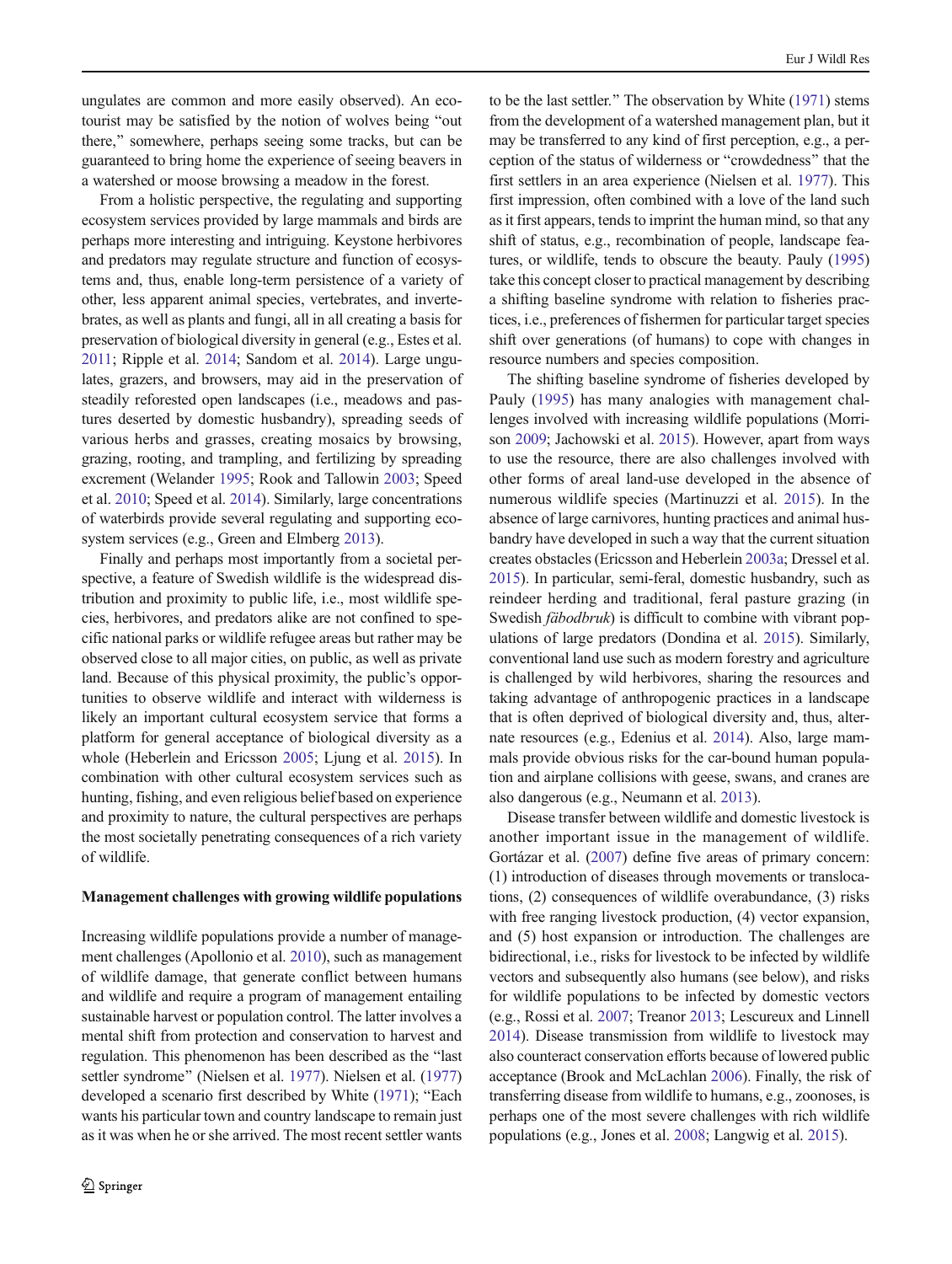#### <span id="page-4-0"></span>Zoonoses and the public

As much as 60 % of emerging infectious diseases between 1940 and 2004 are believed to have a zoonotic origin (Jones et al. [2008](#page-6-0)). The majority of those, 72 %, stem from humanwildlife interactions (Jones et al. [2008\)](#page-6-0), with an increasing trend during the latter decades (Wilcox and Gubler [2005](#page-7-0)). Zoonotic diseases have also been transferred from domesticated animals during the development of agriculture and husbandry. Taylor et al. ([2001](#page-7-0)) showed that 868 out of 1415  $(61\%)$  species of infectious organisms known to be pathogenic to man have a zoonotic origin, and King [\(2004\)](#page-6-0) predicts an increasing trend. The World Health Organization recognizes emerging zoonotic diseases as a global concern for human health, with potential for significant economic impact [\(www.](http://www.who.int/) [who.int](http://www.who.int/)).

As our knowledge about zoonotic diseases and their dynamics develops, there is increased scientific, media, and public attention given to zoonotic processes. In tackling a challenging zoonotic outbreak, an established discover-to-control routine is a crucial path to controlling the emerging situation (Tabbaa [2010](#page-7-0)). Thus, at first sign of disease, investigations that focus on the infectious pathways are needed (Glik [2007\)](#page-6-0). A second effort is communication to the public through media (Hyer and Covello [2005](#page-6-0)).

The public awareness and attention to zoonotic wildlife diseases and outbreaks are justified from a public health perspective (Decker et al. [2011](#page-6-0); Langwig et al. [2015\)](#page-7-0). With a steadily increasing global human population, the risks and impacts of zoonotic diseases accumulate (Wilcox and Gubler [2005\)](#page-7-0). An additional factor is the increasing consumption of meat, which in particular, when poor food safety prevails, induces our exposure to animal proteins and, thus, enables

potential for transmission through our digestive system (e.g., Genigeorgis [1987](#page-6-0); Schlundt et al. [2004\)](#page-7-0). However, the instant communication of an emerging zoonotic outbreak provides some perplexing aspects with respect to public attitudes. As many of the recent zoonotic outbreaks lead to an association of particular animal groups with a given disease, e.g., avian and swine influenza, lyme disease, and tick-borne encephalitis, it is relevant to be concerned with how our image of the wild animals and the wilderness they inhabit is affected. Moreover, a comparative ecosystem approach to the dynamics of zoonotic diseases in industrial food-animal production systems indicates that the role of wildlife is overemphasized (Leibler et al. [2009](#page-7-0)). Thus, wildlife seems to be accused disproportionately because of a tendency to blame the unknown (Fig. [3](#page-5-0)).

## Public and the wild

In Sweden, there is a legal right of common access to public and private land, "Legal Right of Access to Private Land" [from Swedish *Allemansrätten*], which enables people to explore nature areas freely and also to pick wild berries and mushrooms (Sandell and Fredman [2010](#page-7-0)). This legal right has most likely contributed to a relatively strong societal interest and passion for nature and wildlife.

The public shows tendencies of transposition from utilitarian to mutualistic following increased economic welfare (Teel and Manfredo [2010](#page-7-0)). The "utilitarians" learn about wildlife from direct experience, while "mutualists" tend to base their learning on social interaction. An anthropographic map of Sweden shows a difference between urban and rural areas in that rural residents spend on average more time in the outdoors than urban citizens (Ericsson and Heberlein [2003b](#page-6-0); Heberlein



Fig. 2 Attitudes towards wildlife among Swedish citizens, subdivided into categories "urban origin" (more than three generations), "rural-urban origin" (one to three generations since move to city), "rural origin"  $(\leq 1$  year), and "rural residents". Y-axis=0 refers to neutral attitudes towards wildlife, with increasingly positive attitudes. Thus, there is an

effect with respect to positive attitudes towards wildlife of being brought up in urban areas  $(N>10,000)$  that goes back at least three generations (i.e., category "rural-urban"), while citizens with urban longer history tends to be neutral. Adopted from Heberlein and Ericsson [\(2005\)](#page-6-0)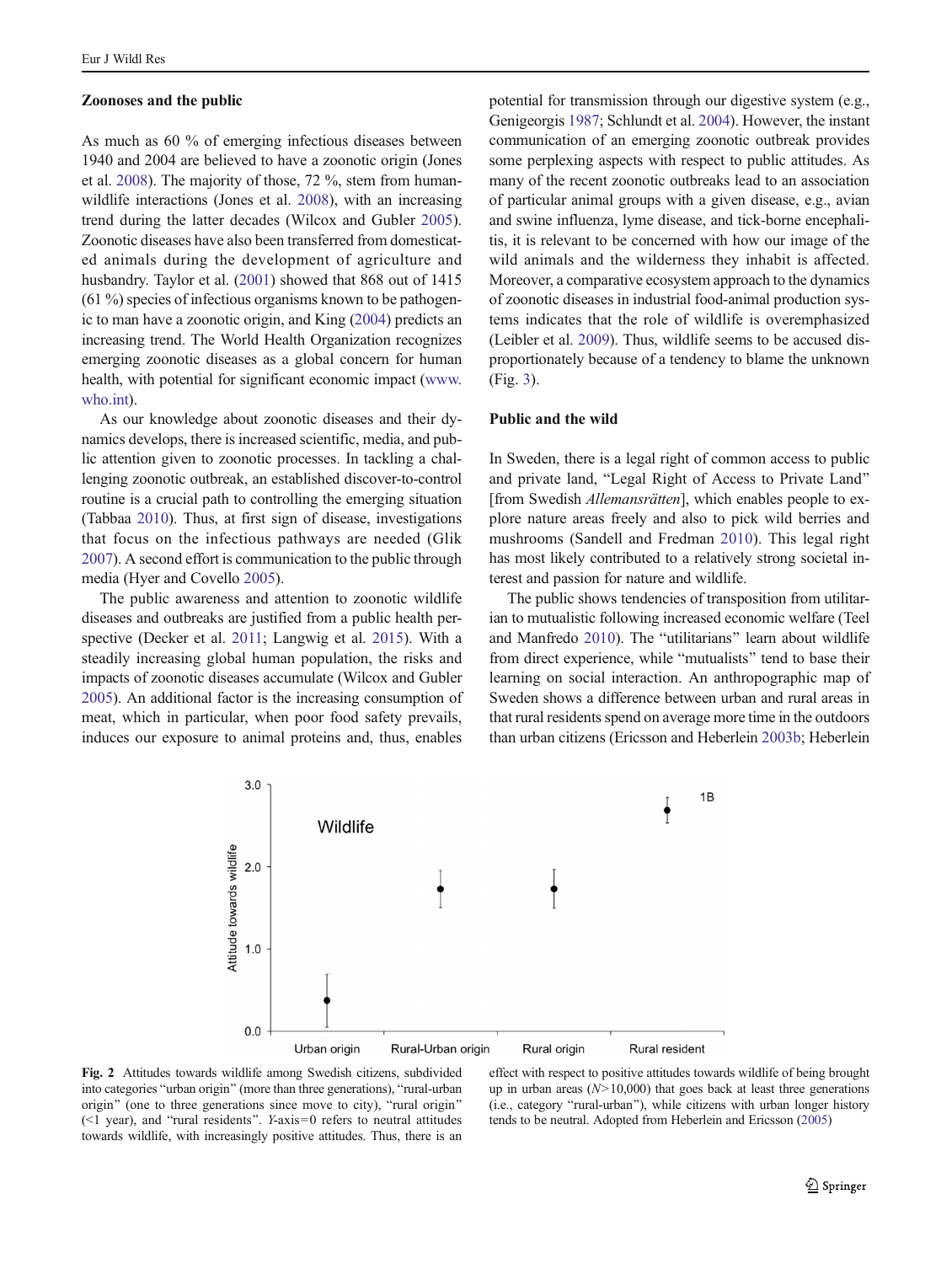<span id="page-5-0"></span>and Ericsson [2005](#page-6-0); Ljung et al. [2015\)](#page-7-0). The mean national interest in outdoor activities, measured as "spending time outdoors at least once/year," is estimated at 85 %, while citizens in remote rural areas approach 96 % and in, e.g., central Stockholm (capital of Sweden), only 72 %.

Similar trends are to be found in the attitudes towards wildlife among Swedish citizens. When citizens are subdivided into categories "urban origin" (more than three generations), "rural-urban origin" (one to three generations since move to city), "rural origin"  $($  <math>1 year since move to city), and "rural residents," there is a decrease in positive attitudes; the longer time is spent away from rural areas (Fig. [2](#page-4-0); adopted from Heberlein and Ericsson [2005](#page-6-0)). Interestingly, the positive attitudes towards wildlife go back at least three generations (i.e., category "rural-urban";  $n>10,000$ ), while citizens whose families have been urban citizens longer than three generations tends to be neutral (Heberlein and Ericsson [2005\)](#page-6-0).

In Sweden, there is a tendency for people to "fear the unknown," i.e., any species with a recent expansion in numbers (e.g., wolf, wild boar) tends to intimidate people more than a species that has been present and well known for longer, such as moose (Ericsson et al. [2010](#page-6-0)). Moose recovery in Sweden mainly happened prior to 1980s, when the national surveys of attitudes started (Norling et al. [1982](#page-7-0)), and moose have since decreased in numbers on a national scale (Hörnberg [2001\)](#page-6-0). Thus, attitudes towards recovered historical moose populations are not covered by any national surveys.

Direct disease transmission between wildlife, livestock, and humans and the reciprocal perceptions that underlie human attitudes towards wildlife likely differ in magnitude (Fig. 3). Thus, while the zoonotic impact of wildlife is important to consider, it is given relatively larger attention than industrial animal husbandry (e.g., Leibler et al. [2009](#page-7-0)) from the public and thereby induce shifts in attitudes. People who lack knowledge and experience are more inclined to blame the unknown, in our case, wildlife.



Fig. 3 Schematic overview of direct disease transmission between wildlife, livestock, and humans and reciprocal perceptions that underlie human attitudes towards wildlife. Thus, the zoonotic wildlife impact is important to consider but is given relatively larger attention from the public that risk to induce shifts in attitudes. The arrows are hypothetical, not reflecting actual proportions

#### **Conclusions**

Growing populations of wildlife provide new perspectives for mutualists (urban) and utilitarians (rural) in Sweden and, thus, shift the baseline for societal perception of wildlife as suggested by Heberlein and Ericsson [\(2005\)](#page-6-0). As younger generations become less involved in outdoor activities, they disconnect from the wild (Louv [2005](#page-7-0)), shape their opinion more from what is communicated in media and over the internet, and may form a less rigid attitude than those based on direct experience of nature and outdoor activities. Thus, with a deficit of deeper insights and experiences, it is easier to perceive wildlife as problematic and dangerous (i.e., closer to a baseline shift). Furthermore, if communication is problem-focused towards wildlife in general and diseases in particular, there is an obvious risk for baseline shift in our attitudes towards wildlife (sensu Heberlein [2012\)](#page-6-0). Thus, children who grow up perceiving wildlife as problematic face a greater risk of developing a problematic perspective on wildlife as adults.

One potential outcome of this is an increased awareness and fear of wildlife, in particular in close vicinity to urban areas, houses, and farms. Wildlife disease management should involve proactive risk communication that considers human belief, attitudes, and risk perception (Decker et al. [2006\)](#page-6-0), and wildlife professionals have to be considerate towards public perception when they communicate information about emerging infectious diseases among wildlife (Decker et al. [2011\)](#page-6-0). An aspect to consider is that of short-term interest in acquiring research grants for all well-motivated scientific efforts with regard to zoonotic potential. To acquire headline news for preliminary data may be useful for grant approval but is a risky venture with respect to public attitudes. Thus, a trade-off between public health, research funding, and induced detachment between humans and nature emerges.

It is not clear how much an increased media, scientific, and overall societal focus on zoonotic diseases affects this relationship, but we suggest that it may be significant. We also fear that negative attention and reports affect the overall rationale for preserving biological diversity and may shift the fundamental baseline for societal perception of wildlife. Thus, we risk juxtaposing the overall acceptance for preserving biological diversity with a shifting societal perception of wildlife in a way that could harm life on earth. We urge multidisciplinary research on societal awareness of and attitudes about challenges arising from emerging wildlife populations, in particular zoonotic diseases, and their implications for public acceptance of wildlife and biological diversity.

Acknowledgments We are grateful to Daniel Simberloff and three anonymous referees that provided comments and suggestions that improved the manuscript. C-GT acknowledges the tenure-track system at the Faculty of Forest Sciences, Swedish University of Agricultural Sciences. GE holds the tenured chair in Wildlife Ecology at Swedish University of Agricultural Sciences.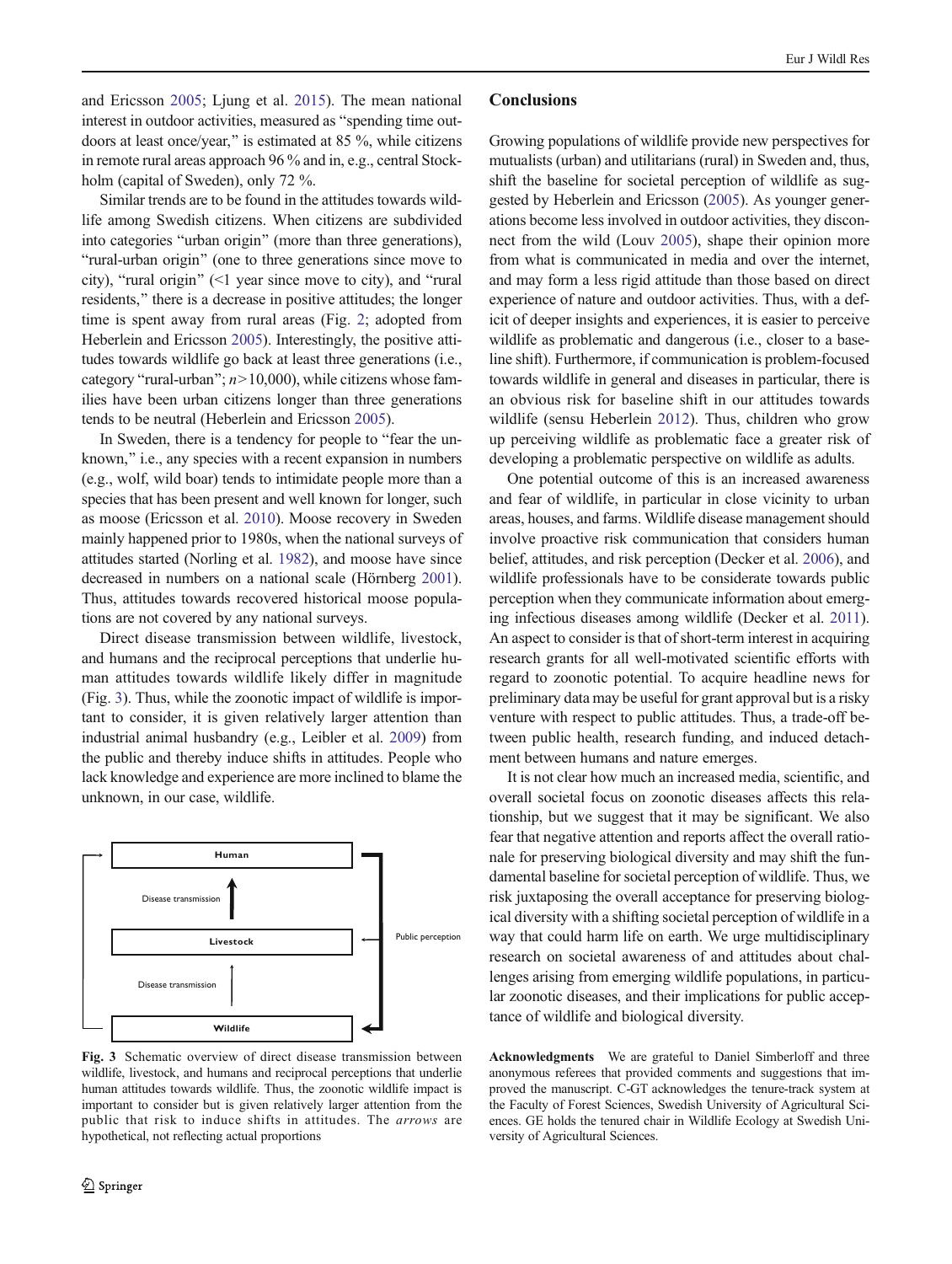## <span id="page-6-0"></span>References

- Ahlén I (1965) Studies on the red deer, Cervus elaphus L., in Scandinavia. 1. History of distribution. Swed Wildl 3:1–88
- Anonymous (2011) National survey of fishing, hunting, and wildlifeassociated recreation. U.S. Department of the Interior, U.S. Fish and Wildlife Service, U.S. Department of Commerce, U.S. Census Bureau
- Apollonio M, Andersen R, Putman R (eds) (2010) European ungulates and their management in the 21st century. Cambridge University Press, Cambridge
- Brown RD (2013) The history of wildlife conservation in North America. In: Krausman PR, Cain JW III (eds) Wildlife management and conservation: contemporary principles and practices. Johns Hopkins University Press, Baltimore, pp 6–23
- Brook RK, McLachlan SM (2006) Factors influencing farmers' concerns regarding bovine tuberculosis in wildlife and livestock around Riding Mountain National Park. J Environ Manag 80:156–166
- Brundtland G, Khalid M, Agnelli S (1987) Our common future: report of the 1987 World Commission on Environment and Development. Oxford University Press, Oxford
- Cederlund G, Bergström R (1996) Trends in the moose-forest system in Fennoscandia, with special reference to Sweden. In: DeGraaf RM, Miller RI (eds) Conservation of faunal diversity in forested landscapes. Chapman and Hall, USA, pp 265–281
- Chapron G, Kaczensky P, Linnell JDC, von Arx M, Huber D, Andrén H, López-Bao JV, Adamec M, Álvares F, Anders O, Balčiauskas L, Balys V, Bedő P, Bego F, Blanco JC, Breitenmoser U, Brøseth H, Bufka L, Bunikyte R, Ciucci P, Dutsov A, Engleder T, Fuxjäger C, Groff C, Holmala K, Hoxha B, Iliopoulos Y, Ionescu O, Jeremić J, Jerina K, Kluth G, Knauer F, Kojola I, Kos I, Krofel M, Kubala J, Kunovac S, Kusak J, Kutal M, Liberg O, Majić A, Männil P, Manz R, Marboutin E, Marucco F, Melovski D, Mersini K, Mertzanis Y, Mysłajek RW, Nowak S, Odden J, Ozolins J, Palomero G, Paunović M, Persson J, Potočnik H, Quenette P-Y, Rauer G, Reinhardt I, Rigg R, Ryser A, Salvatori V, Skrbinšek T, Stojanov A, Swenson JE, Szemethy L, Trajçe A, Tsingarska-Sedefcheva E, Váňa M, Veeroja R, Wabakken P, Wölfl M, Wölfl S, Zimmermann F, Zlatanova D, Boitani L (2014) Recovery of large carnivores in Europe's modern human-dominated landscapes. Science 346:1517–1519
- Connelly S (2007) Mapping sustainable development as a contested concept. Local Environ 12:259–278
- Danell K, Bergström R, Elmberg J, Emanuelsson U, Christiernsson A (2010) Viltet. In: Danell K, Bergström R (eds) Vilt, människa, samhälle. Authors and Liber AB, Stockholm, pp 17–32 [In Swedish]
- Decker DJ, Wild MA, Riley SJ, Siemer WF, Miller MM, Leong KM, Powers JG, Rhyan JC (2006) Wildlife disease management: a manager's model. Hum Dimens Wildl 11:151–158
- Decker DJ, Siemer WF, Wild MA, Castle KT, Wong D, Leong KM, Evensen DTN (2011) Communicating about zoonotic disease: strategic considerations for wildlife professionals. Wildl Soc Bull 35: 112–119
- Deinet S, Ieronymidou C, McRae L, Burfield IJ, Foppen RP, Collen B, Böhm M (2013) Wildlife comeback in Europe: the recovery of selected mammal and bird species. Final report to rewilding Europe by ZSL. BirdLife International and the European Bird Census Council, London
- Dirzo R, Young HS, Galetti M, Ceballos G, Isaac NJB, Collen B (2014) Defaunation in the Anthropocene. Science 345:401–406
- Dondina O, Meriggi A, Dagradi V, Perversi M, Milanesi P (2015) Wolf predation on livestock in an area of northern Italy and prediction of damage risk. Ethol Ecol Evol 27(2):200–219
- Dressel S, Sandström C, Ericsson G (2015) A meta-analysis of attitude surveys on bears and wolves across Europe 1976–2012. Cons Biol 29(2):565–574
- Edenius L, Roberge J-M, Månsson J, Ericsson G (2014) Ungulateadapted forest management: effects of harvest timing and slash treatment on forage availability and use following final felling and commercial thinning. Eur J For Res 133:191–198
- Ericsson G, Heberlein TA (2003a) Attitudes of hunters, locals and the general public in Sweden now that the wolves are back? Biol Conserv 111(2):149–159
- Ericsson G, Heberlein TA (2003b) "Jägare talar naturens språk" (Hunters speak nature's language): a comparison of outdoor activities and attitudes toward wildlife among Swedish hunters and the general public. Eur J Wildl Res 48:301–308
- Ericsson G, Boman M, Mattsson L (2000) Selective versus random moose harvesting: does it pay to be a prudent predator? J Bioecon  $2:1-16$
- Ericsson G, Sandström C, Kindberg J, Støen O-G (2010) Om svenskars rädsla för stora rovdjur, älg och vildsvin. RAPPORT 2010:1. Institutionen för vilt, fisk och miljö, SLU, Umeå [In Swedish]
- Estes JA, Terborgh J, Brashares JS, Power ME, Berger J, Bond WJ, Carpenter SR, Essington TE, Holt RD, Jackson JBC, Marquis RJ, Oksanen L, Oksanen T, Paine RT, Pikitch EK, Ripple WJ, Sandin SA, Scheffer M, Schoener TW, Shurin JB, Sinclair ARE, Soule ME, Virtanen R, Wardle DA (2011) Trophic downgrading of planet earth. Science 333:301–306
- Genigeorgis C (1987) The risk of transmission of zoonotic and human diseases by meat and meat products. In: Smulders FJM (ed) Elimination of pathogenic organisms from meat and poultry. Elsevier Science Publishers, Amsterdam, pp 111–147
- Glik DC (2007) Risk communication for public health emergencies. Annu Rev Public Health 28:33–54
- Green AJ, Elmberg J (2013) Ecosystem services provided by waterbirds. Biol Rev 89:105–122
- Gortázar C, Ferroglio E, Höfle U, Frölich K, Vicente J (2007) Diseases shared between wildlife and livestock: a European perspective. Eur J Wildl Res 53:241–256
- Hartman G (2011) The beaver (Castor fiber) in Sweden. In: Sjöberg G, Ball JP (eds) Restoring the European beaver: 50 years of experience. Pensoft Publishers, Sofia – Moscow, pp 13–17
- Heberlein TA (2012) Navigating environmental attitudes. Oxford University Press
- Heberlein T, Ericsson G (2005) Ties to the countryside: urban attitudes toward hunting, wildlife and wolves. Hum Dimens Wildl 10:213– 227
- Hyer RN, Covello VT (2005) Effective media communication during public health emergencies. World Health Organization, Geneva
- Höglund J, Cortazar-Chinarro M, Jarnemo A, Thulin C-G (2013) Genetic variation and structure in Scandinavian red deer (Cervus elaphus): influence of ancestry, past hunting and restoration management. Biol J Linn Soc 109:43–53
- Hörnberg S (2001) Changes in population density of moose (Alces alces) and damage to forests in Sweden. For Ecol Manag 149:141–151
- Jachowski DS, Kesler DC, Steen DA, Walters JR (2015) Redefining baselines in endangered species recovery. J Wildl Manag 79(1):3–9
- Jones KE, Patel NG, Levy MA, Storeygard A, Balk D, Gittleman JL, Daszak P (2008) Global trends in emerging infectious diseases. Nature 451:990–993
- Kaczensky P, Chapron G, von Arx M, Huber D, Andrén H, Linnell J (eds) (2012). Status, management and distribution of large carnivores bear, lynx, wolf & wolverine—in Europe. European Commission
- Kardell Ö, Dahlström A (2013) Wolves in the early nineteenth-century county of Jönköping, Sweden. Environ Hist 19:339–370
- King LJ (2004) Introduction—emerging zoonoses and pathogens of public health concern. Rev Sci Tech L'Off Int Epizoot 23:429–430
- Kjellander P, Svartholm I, Bergvall UA, Jarnemo A (2012) Habitat use, bed-site selection and mortality rate in neonate fallow deer Dama dama. Wildl Biol 18:280–291